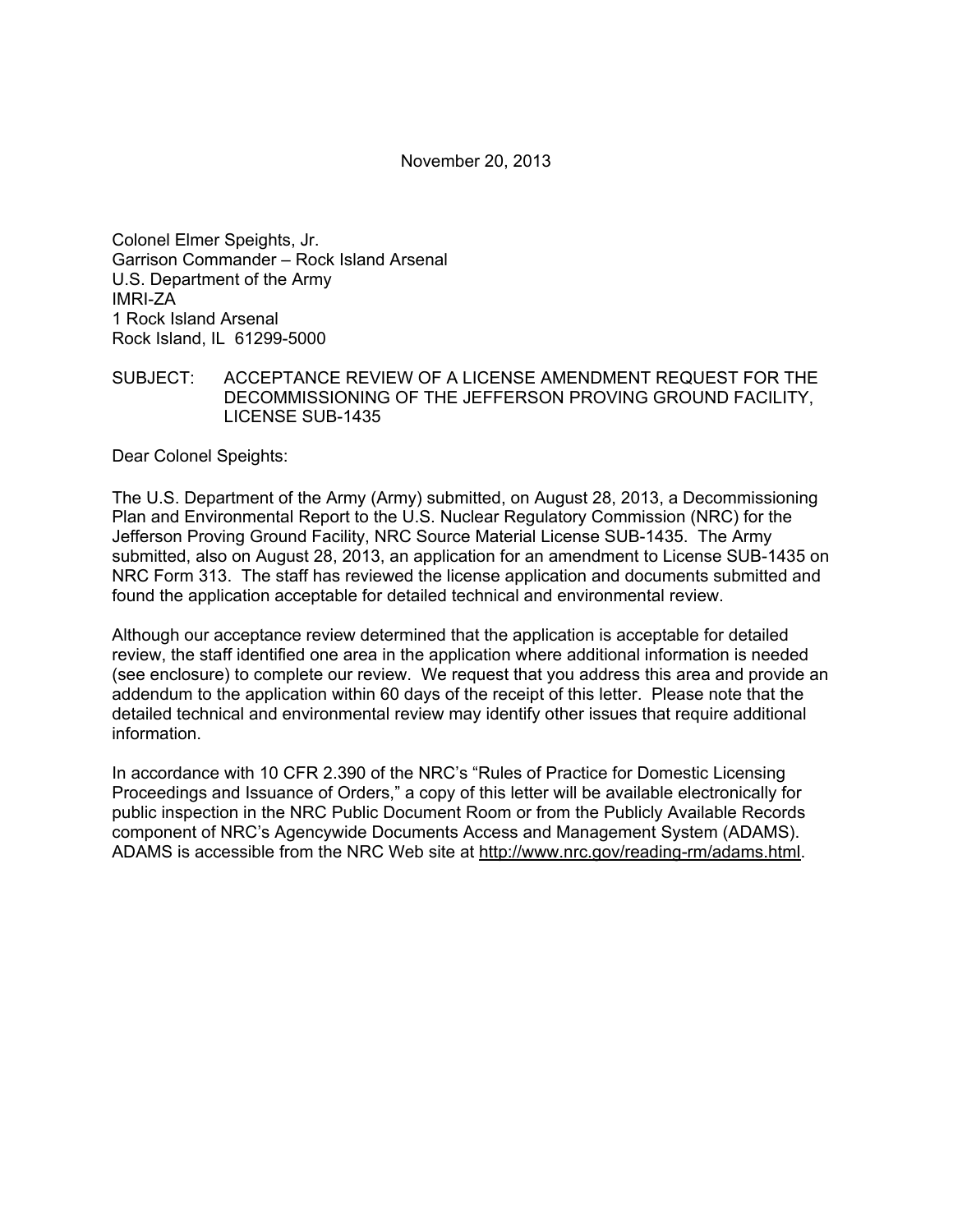E. Speights - 2 -

If you have any questions regarding this letter, please contact Tom McLaughlin, NRC Project Manager for the Highland Reclamation Project, at (301) 415-5869 or via e-mail to Thomas.McLaughlin@nrc.gov.

Sincerely,

## **/RA/**

 Michael Norato, Branch Chief Materials Decommissioning Branch Decommissioning and Uranium Recovery Licensing Directorate Division of Waste Management and Environmental Protection Office of Federal and State Materials and Environmental Management Programs

Docket No.: 40-8838 License No.: SUB-1435

Enclosure: Request for Additional Information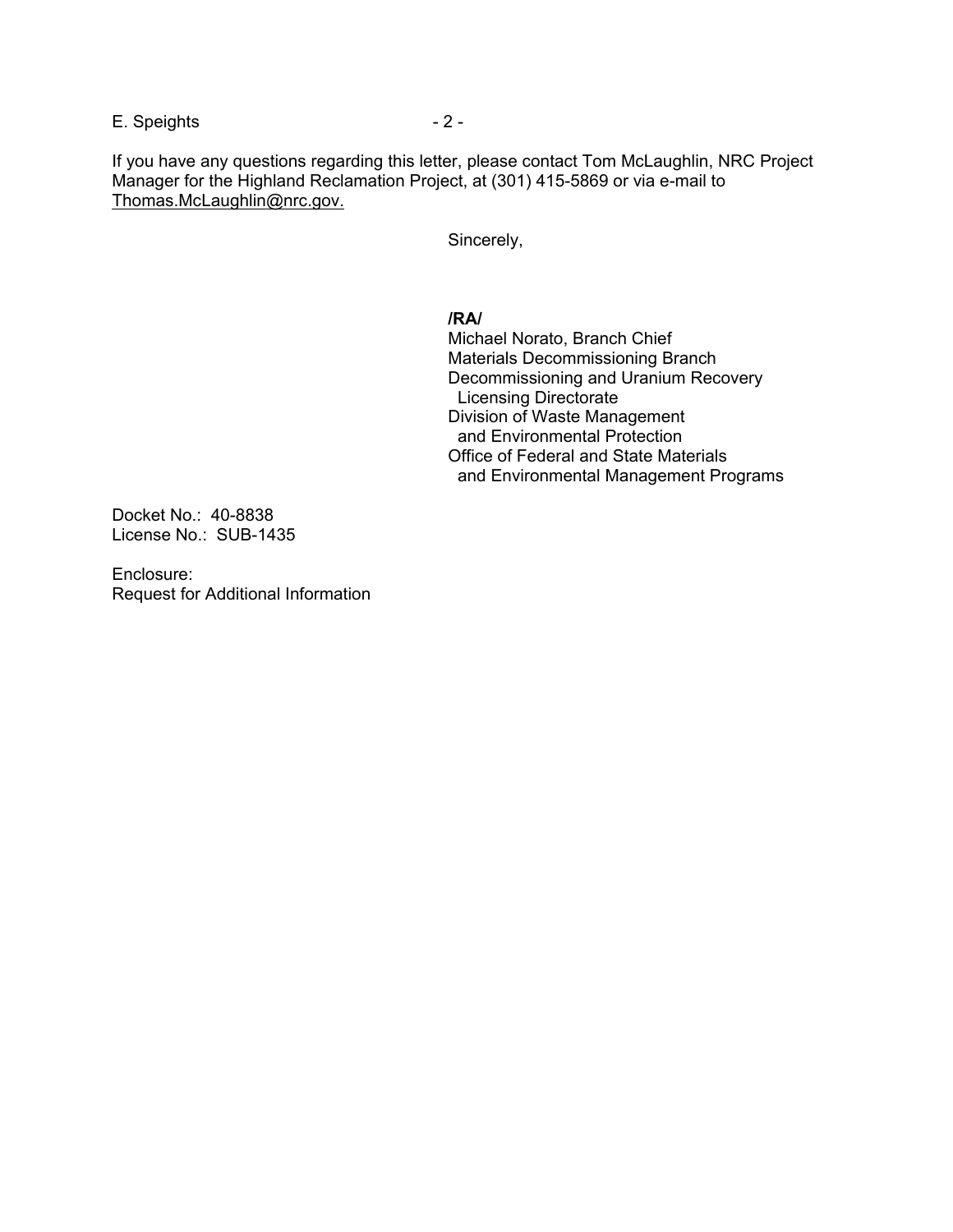E. Speights - 2 -

If you have any questions regarding this letter, please contact Tom McLaughlin, NRC Project Manager for the Highland Reclamation Project, at (301) 415-5869 or via e-mail to Thomas.McLaughlin@nrc.gov.

Sincerely,

## **/RA/**

 Michael Norato, Branch Chief Materials Decommissioning Branch Decommissioning and Uranium Recovery Licensing Directorate Division of Waste Management and Environmental Protection Office of Federal and State Materials and Environmental Management Programs

Docket No.: 40-8838 License No.: SUB-1435

Enclosure: Request for Additional Information

Distribution: Region III

## **ML13322B115**

| <b>OFFICE</b> | DWMEP/PM    | DWMFP/LA  | DWMEP/BC |
|---------------|-------------|-----------|----------|
| <b>NAME</b>   | TMcLaughlin | SAchten   | MNorato  |
| <b>DATE</b>   | 11/19/13    | 11/ 19/13 | 11/20/13 |

**OFFICIAL RECORD COPY**